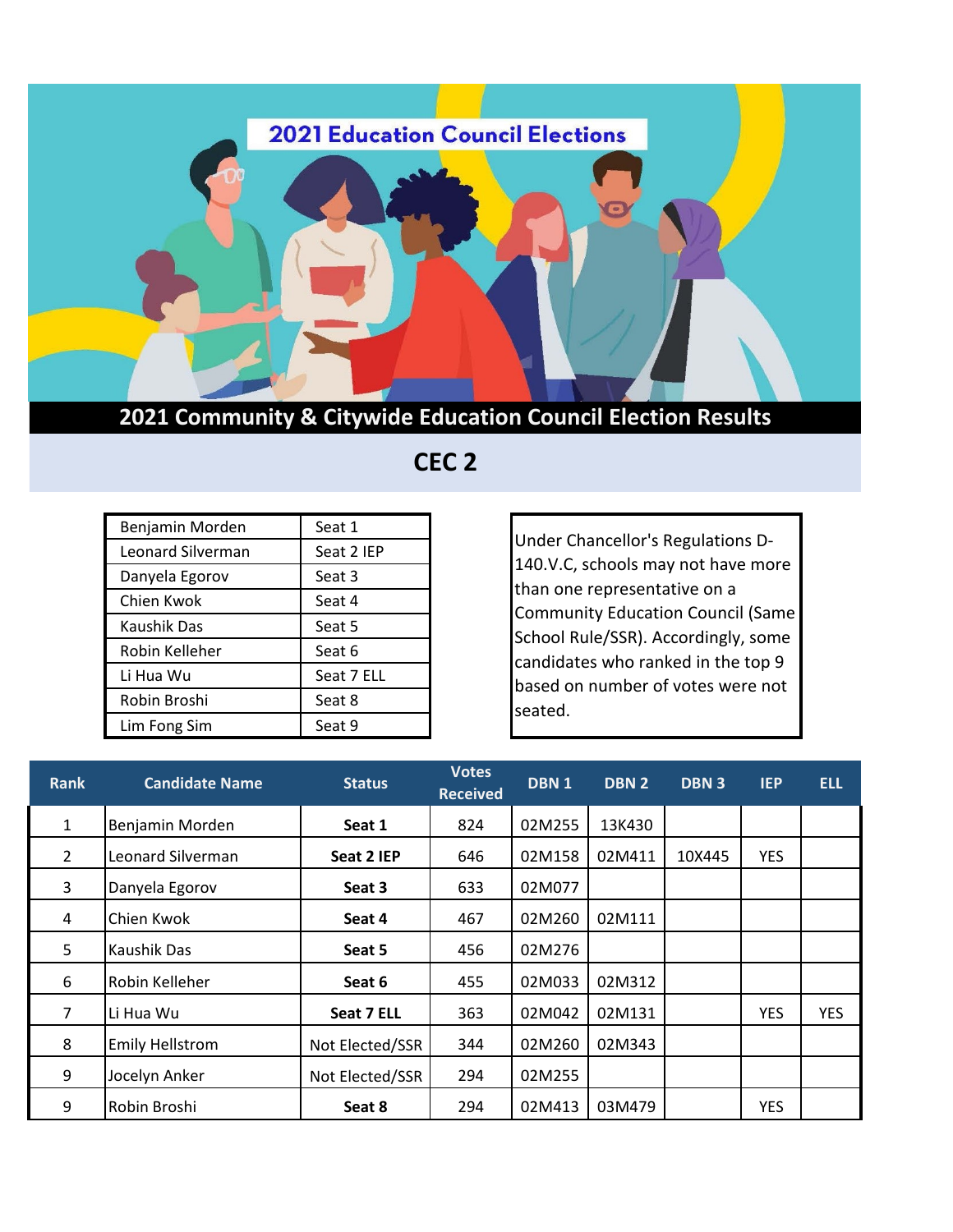| 11 | Lim Fong Sim           | Seat 9      | 275 | 02M041 | 02M104 |  | <b>YES</b> |
|----|------------------------|-------------|-----|--------|--------|--|------------|
| 12 | <b>Inshirah Duwors</b> | Not Elected | 250 | 02M276 |        |  |            |
| 13 | Alice Luong            | Not Elected | 238 | 02M167 |        |  |            |
| 14 | <b>Emily Greytak</b>   | Not Elected | 203 | 02M040 |        |  |            |
| 15 | Jing Ming Kong         | Not Elected | 201 | 02M124 |        |  |            |
| 16 | Nadia Levy             | Not Elected | 181 | 02M290 |        |  |            |
| 17 | Craig Slutzkin         | Not Elected | 178 | 02M340 |        |  |            |
| 18 | Yun Zhang              | Not Elected | 176 | 02M089 |        |  |            |
| 19 | Lilibeth Feliciano     | Not Elected | 153 | 02M051 |        |  |            |
| 20 | <b>Yenching Chuang</b> | Not Elected | 138 | 02M150 |        |  |            |
| 21 | <b>Helena Cawley</b>   | Not Elected | 135 | 02M234 |        |  |            |
| 22 | Shannon Berkowsky      | Not Elected | 134 | 02M183 |        |  |            |
| 23 | Jeremy Kagan           | Not Elected | 99  | 02M260 |        |  |            |
| 24 | Tamara Flannagan Ditmy | Not Elected | 86  | 02M297 | 03M479 |  |            |
| 25 | Daniel Swersky         | Not Elected | 78  | 02M059 |        |  |            |
| 26 | Tania Agrawal          | Not Elected | 74  | 02M312 |        |  |            |
| 27 | Ruchika Anand          | Not Elected | 71  | 02M183 |        |  |            |
| 28 | Susan Sonstein         | Not Elected | 68  | 02M290 | 02M416 |  |            |
| 28 | Yifeng Xiao            | Not Elected | 68  | 02M289 | 02M217 |  |            |
| 30 | Stephane Lautner       | Not Elected | 64  | 02M527 |        |  |            |
| 31 | Honoria Tsang          | Not Elected | 62  | 02M130 |        |  |            |
| 32 | Hyewon Lee             | Not Elected | 60  | 02M217 |        |  |            |
| 33 | Shephathiah Townsend   | Not Elected | 57  | 02M340 | 75M094 |  |            |
| 34 | Nicole Carta           | Not Elected | 54  | 02M158 |        |  |            |
| 35 | Shonali Gupta          | Not Elected | 53  | 02M276 |        |  |            |
| 36 | Nikos Papageorgiou     | Not Elected | 48  | 02M167 | 10X445 |  |            |
| 37 | Andrew Hovelson        | Not Elected | 45  | 02M212 |        |  |            |
| 38 | <b>Bin Xie</b>         | Not Elected | 42  | 02M442 |        |  |            |
| 39 | Rufina Ben-Horin       | Not Elected | 41  | 02M340 |        |  |            |
| 40 | Jane Kingseed          | Not Elected | 40  | 02M297 |        |  |            |
| 40 | Ashlee Lewis           | Not Elected | 40  | 02M217 |        |  |            |
| 42 | Milena Ivanova         | Not Elected | 36  | 02M167 |        |  |            |
| 42 | Jaclyn Meltzer         | Not Elected | 36  | 02M267 |        |  |            |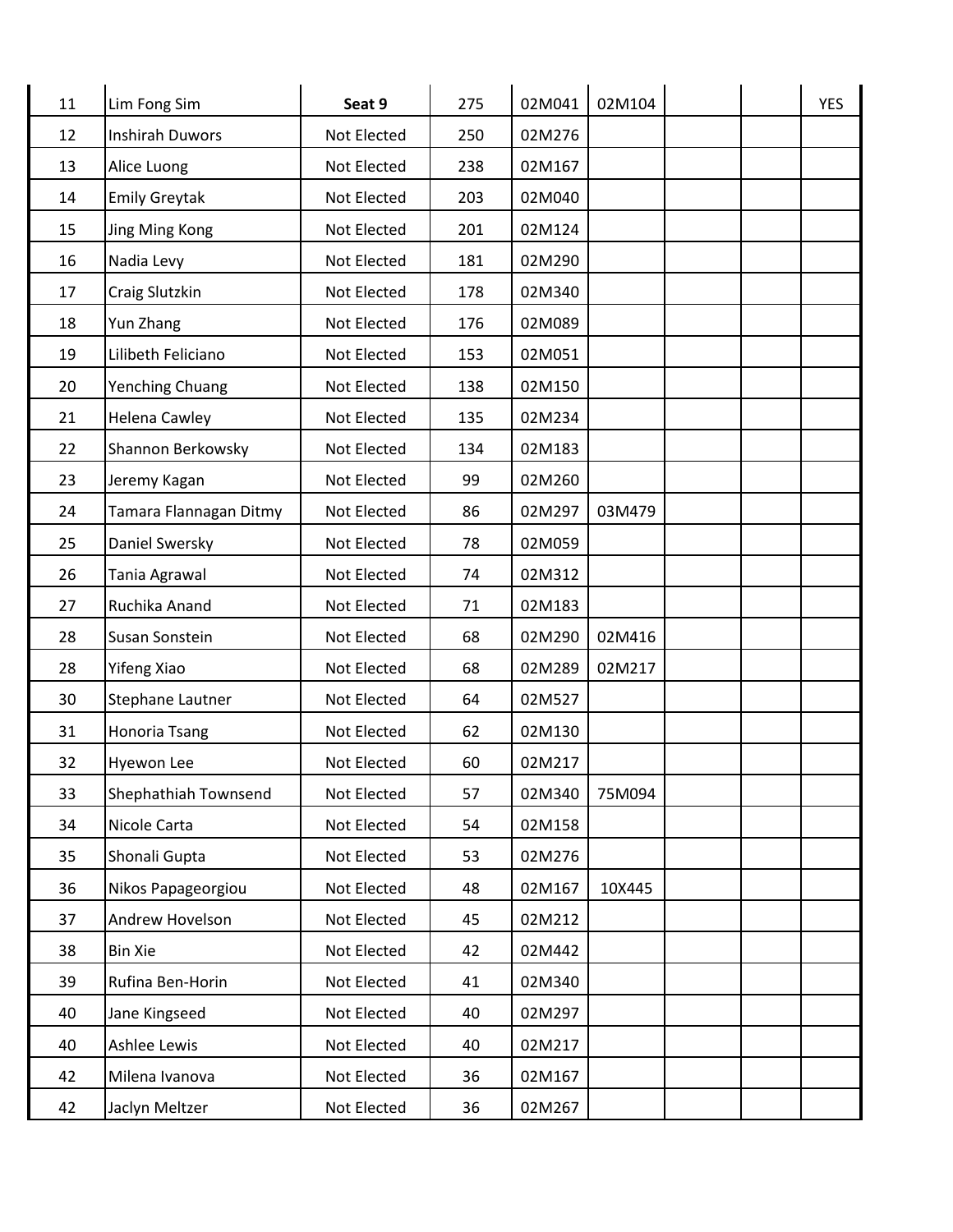| 42 | <b>Beatriz Vollmer</b>    | Not Elected | 36 | 02M104 |        |  |  |
|----|---------------------------|-------------|----|--------|--------|--|--|
| 45 | Joan Hull                 | Not Elected | 34 | 02M340 |        |  |  |
| 46 | Milena Vukelic            | Not Elected | 33 | 02M217 |        |  |  |
| 47 | Sandra Landivar           | Not Elected | 32 | 02M212 | 02M411 |  |  |
| 48 | <b>Sharon Collins</b>     | Not Elected | 31 | 02M407 | 03M859 |  |  |
| 48 | <b>Arthur Ruiz</b>        | Not Elected | 31 | 02M183 |        |  |  |
| 50 | <b>Nicollette Ramirez</b> | Not Elected | 30 | 02M281 |        |  |  |
| 51 | <b>Rob Harper</b>         | Not Elected | 27 | 02M343 |        |  |  |
| 51 | Amanda Williams           | Not Elected | 27 | 02M111 | 06M314 |  |  |
| 51 | Candidate Withdrawn       | Not Elected | 27 | 02M276 |        |  |  |
| 54 | Leila Colbert             | Not Elected | 26 | 02M051 |        |  |  |
| 54 | Peter Leonardi            | Not Elected | 26 | 02M297 |        |  |  |
| 56 | Thao Nguyen               | Not Elected | 24 | 02M006 | 03M479 |  |  |
| 57 | Ezra Polonsky             | Not Elected | 20 | 02M281 |        |  |  |
| 58 | Josephine Flores          | Not Elected | 19 | 02M422 |        |  |  |
| 59 | Cynthia Alder             | Not Elected | 18 | 02M167 |        |  |  |
| 60 | Kyle Kolich               | Not Elected | 17 | 02M183 |        |  |  |
| 60 | Amit Yadav                | Not Elected | 17 | 02M281 |        |  |  |
| 62 | Jeanette Jones            | Not Elected | 16 | 02M340 |        |  |  |
| 62 | Jake Vander Linden        | Not Elected | 16 | 02M116 |        |  |  |
| 64 | Niovi Christopoulou       | Not Elected | 15 | 02M006 |        |  |  |
| 64 | Parag Pande               | Not Elected | 15 | 02M114 | 10X696 |  |  |
| 64 | Laura Mc Quade            | Not Elected | 15 | 02M167 |        |  |  |
| 67 | Carlo Calabro             | Not Elected | 14 | 02M397 |        |  |  |
| 67 | Suzanne Oconnor           | Not Elected | 14 | 02M442 | 14K318 |  |  |
| 67 | Natasa Siveski            | Not Elected | 14 | 02M212 |        |  |  |
| 67 | Yoshifumi Tan             | Not Elected | 14 | 02M217 |        |  |  |
| 71 | Jesus Benitez             | Not Elected | 13 | 02M422 |        |  |  |
| 71 | Natalie Marcano           | Not Elected | 13 | 02M297 |        |  |  |
| 71 | Carmen Paredes-Pacheco    | Not Elected | 13 | 02M104 | 02M340 |  |  |
| 71 | <b>Tracy Piazza</b>       | Not Elected | 13 | 02M003 | 88M840 |  |  |
| 75 | Maayan Keshetg            | Not Elected | 12 | 02M267 |        |  |  |
| 75 | <b>Matthew Pasher</b>     | Not Elected | 12 | 02M408 |        |  |  |